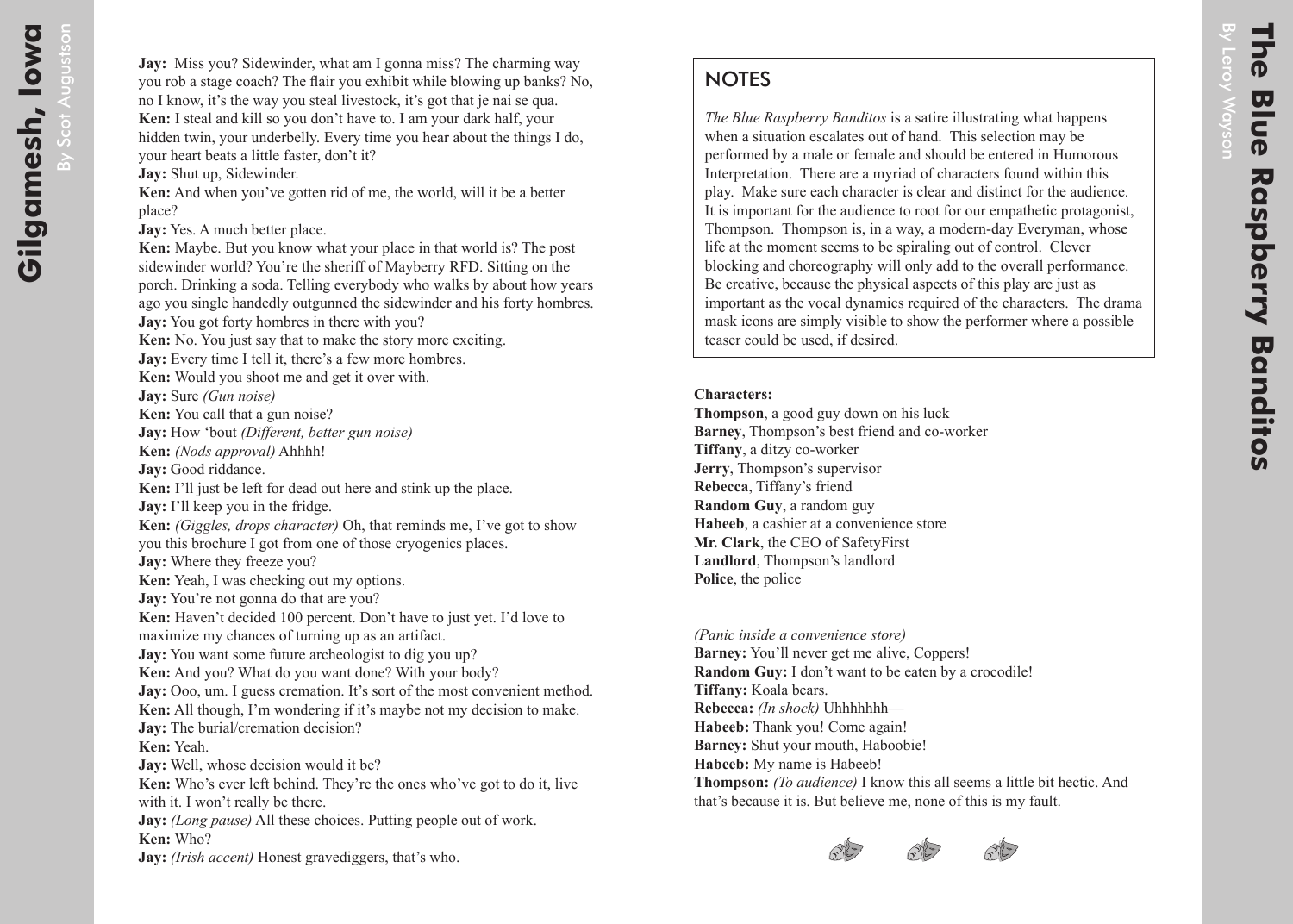**Banditos** By Leroy Wayson Leroy Wayson during break? inventory. too.

**Thompson:** *(To audience)* This whole day started out with a silly little misunderstanding at work.

**Barney:** Thompson, what's up? What do you say—me and you, 7-11

**Thompson:** Thanks, Barney, but I have to finish counting the switchblade

**Barney:** Pop pop—peace! *(He exits)*

**Thompson:** *(To audience)* Barney and I have worked together for three years now. He knows my favorite ice cream topping and my favorite episode of *The Golden Girls.* But, of course, I know things about him,

**Barney:** *(Flashback)* I wear my clean underwear on Monday, my brown ones on Wednesday, and none on Friday.

**Thompson:** *(To audience)* Although I question his sanity sometimes, Barney and I blend together like dandruff in a snowstorm.

**Barney:** *(Approaching Thompson's desk again)* Warning—the boss is coming.

**Jerry:** Well, well, well, what are you doing there, Thompson?

**Thompson:** —Stocks. *(Caught)* On—Mario Brothers?

**Jerry:** I see. *(Beat)* I'm just here to remind everyone about the bi-annualtri-weekly-sub-meeting this afternoon.

**Thompson:** Again?

**Jerry:** Now, now! No grumpy faces, Thompson! What does the sign say? **Thompson:** "No grumpy faces...Thompson." Why is my name on that sign?

**Jerry:** That's not important! *(Noticing Barney)* You with the sticky hands, why are your teeth blue?

**Barney:** *(Thinking quickly)* Port-o-Potty accident?

**Jerry:** That's gross. Okay, well, I'll see everyone at the meeting this afternoon.

**Thompson:** *(To audience)* Finally it was time for the meeting. **Jerry:** Okey dokey, all you pokeys!

**Thompson:** What's a pokey?

**Barney:** I think it's some kind of dance, dude. *(He begins dancing,)* **Jerry:** *(To Barney)* Excuse me, did you have a question?

**Barney:** *(Freezing and putting his hands down)* Um, nope.

**Jerry:** Okay! Everyone say hello to the big man upstairs. **Thompson:** God?

**Jerry:** Very funny, Thompson. No, it's Mr. Clark, our CEO!!! **Mr. Clark:** Does everyone know why I called this meeting today? *(Tiffany raises her hand.)* Yes, Tiffany?

**Tiffany:** Koala bears.

**Mr. Clark:** Close. Now, first off, what are we marketing here at SafetyFirst, people?